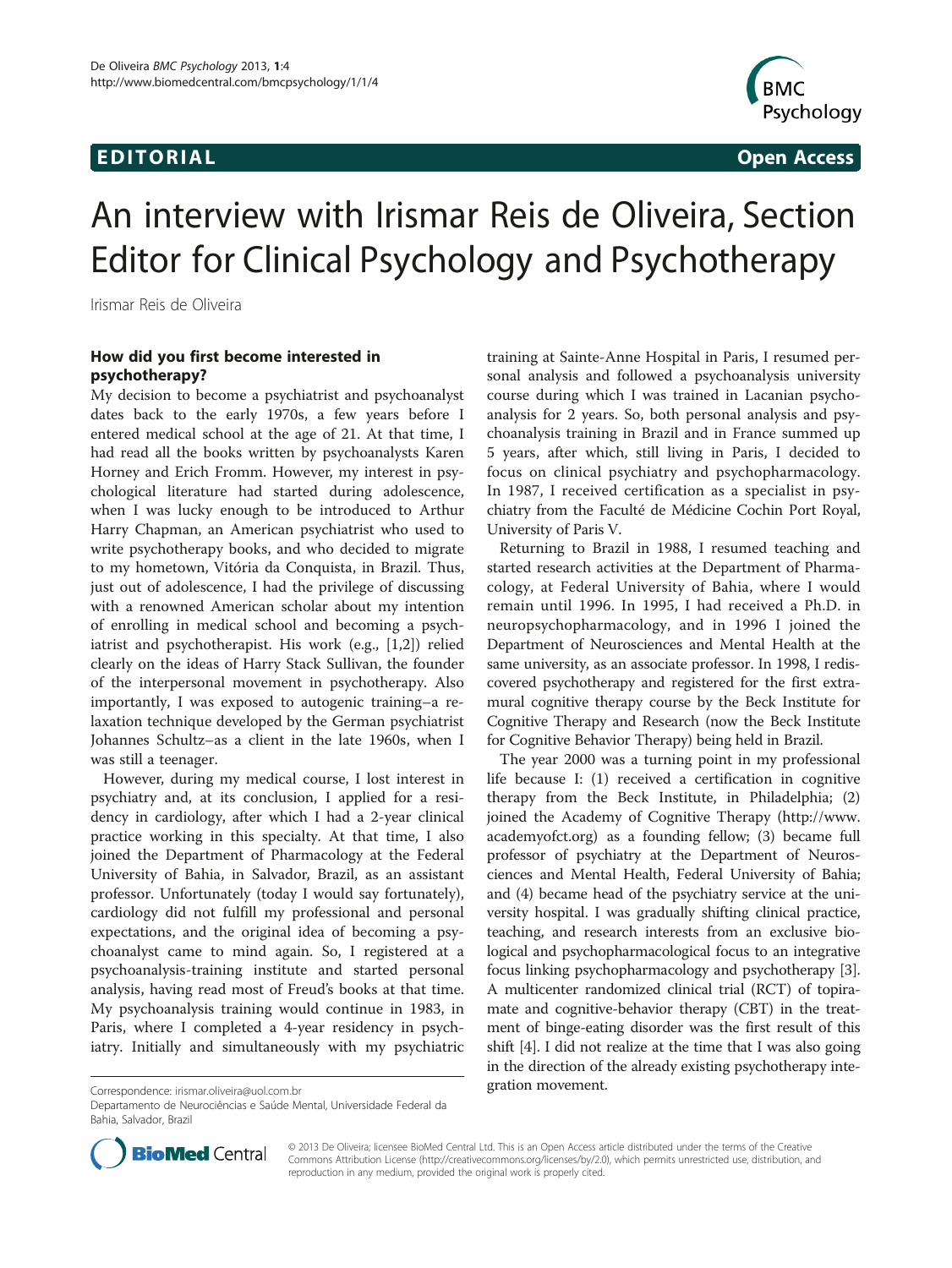# Why is it an exciting time to be involved in psychotherapy in particular?

In about a century and a half, since Freud developed psychoanalysis, there has been an explosion of different modalities of psychotherapies, enumerated as 551 by Kazdin [[5\]](#page-3-0), and this number is expanding. Despite this large number, and perhaps as a reaction to the longlasting hegemony of psychoanalysis, there was a decline in the attention given to psychotherapy, at least by psychiatrists, and a great increase of psychopharmacology dominance was observed, stimulated by the discoveries in biological psychiatry and psychopharmacology, as well as the influence of the pharmaceutical industry. Unfortunately, however, although safer than the older drugs, the new drugs put onto the market since the 1990s did not completely fulfill the initial promises, and psychiatric drug treatment remained an unmet need. Furthermore, there seems to be a plateau or even a decrease in the development of new drugs in the last few years, and this might be a possible explanation for the rediscovery of the power of psychotherapy [[6\]](#page-3-0). This rediscovery has also been supported by the growing number of well-designed studies not only showing that psychotherapy works, but that it works as well as, and sometimes to a greater degree and longer, than drugs in certain clinically relevant psychiatric conditions, like depression, anxiety, marital dissatisfaction, substance abuse, health problems and sexual dysfunction, as demonstrated by numerous RCTs [[7\]](#page-3-0). It also seems to be more enduring both in clinical trials and in real world studies [[8](#page-3-0)].

#### What does the future hold for psychotherapy research and what do you think are its limitations?

Referring to the future of psychotherapy research calls for some reflections on its past and present. Historically, psychoanalysis was the "first force," and was followed by behaviorism (second force) as a reaction to the "unscientific" nature of psychoanalysis theory and lack of connection to observable phenomena. Some prominent behaviorists, however, would later expand their models to incorporate cognitions, as proposed by Albert Ellis, Aaron Beck and others, and which emphasized the importance of mental representation of the stimuli as central elements to psychopathology. The third force emerged after World War II and was referred to as the humanistic and experiential approaches because these theoretical approaches were based on the humanistic philosophers. Humanistic and experiential treatments were mainly represented by person-centered therapy developed by Carl Rogers, and Gestalt therapy developed by Frederick Perls. There have also been the fourth (feminist and multicultural theories)

and the fifth (post-modern and constructivist theories) forces [[8\]](#page-3-0).

Importantly, the approaches encompassed by each force continued to evolve, resulting in multiple spinoffs. Thus, it is not surprising that the huge number of approaches originated from the above-mentioned forces in psychotherapy called for the need for assessing the efficacy of such treatments, and gave rise to the "empirically validated treatments" project [\[9\]](#page-3-0), which reduced the number of validated psychotherapies to the fewer than 50 which demonstrated superiority over some type of placebo by at least two RCTs. The word "validated" was later replaced with "supported," becoming "empirically supported treatments" (EST).

Another movement derived from medicine, namely evidence-based practice (EBP), was adopted by psychologists (APA Presidential Task Force on Evidence-Based Practice, [\[10](#page-3-0)]) who defined EBP as "the integration of the best available research with clinical expertise in the context of patient characteristics, culture, and preferences," and endorsed the multiple types of evidence that contribute to effective practice in psychology, such as efficacy, effectiveness, cost-effectiveness, cost-benefit, epidemiology and treatment utilization [[8\]](#page-3-0).

Another consequence of the huge number of singleschool psychotherapy approaches was a movement that started in the 1970s and gave rise to what came to be known as the psychotherapy integration movement, which encompassed common factors (an aspect of psychotherapy that is present in most, if not all, approaches to treatment), theoretical integration (synthesis of two or more theories into a single conceptualization), technical integration (use of techniques drawn from several different therapeutic approaches), and assimilative integration (one theoretical position is accompanied by a willingness to incorporate techniques from other therapeutic approaches) [[11,12\]](#page-3-0).

Thus, my understanding is that what the future holds for psychotherapy research is the challenge of answering or clarifying many questions still incompletely explored, some of which are: How does psychotherapy work? Are some psychotherapies more effective than others? What is the role of theory in psychotherapy? Is psychotherapy integration a solution for the complexities of the field? Some of these questions are approached in the books of the Theories of Psychotherapy Series, organized by Carlson and Englar-Carlson [\[12\]](#page-3-0). For those interested in knowing more, I suggest you read The basics of psychotherapy: An introduction to theory and practice [\[8](#page-3-0)], followed by Psychotherapy integration [[11](#page-3-0)], before going to each individual psychotherapy theory.

Limitations to psychotherapy integration, in my opinion, may be more in excessive reliance of psychotherapists on their theoretical allegiances and their unwillingness to talk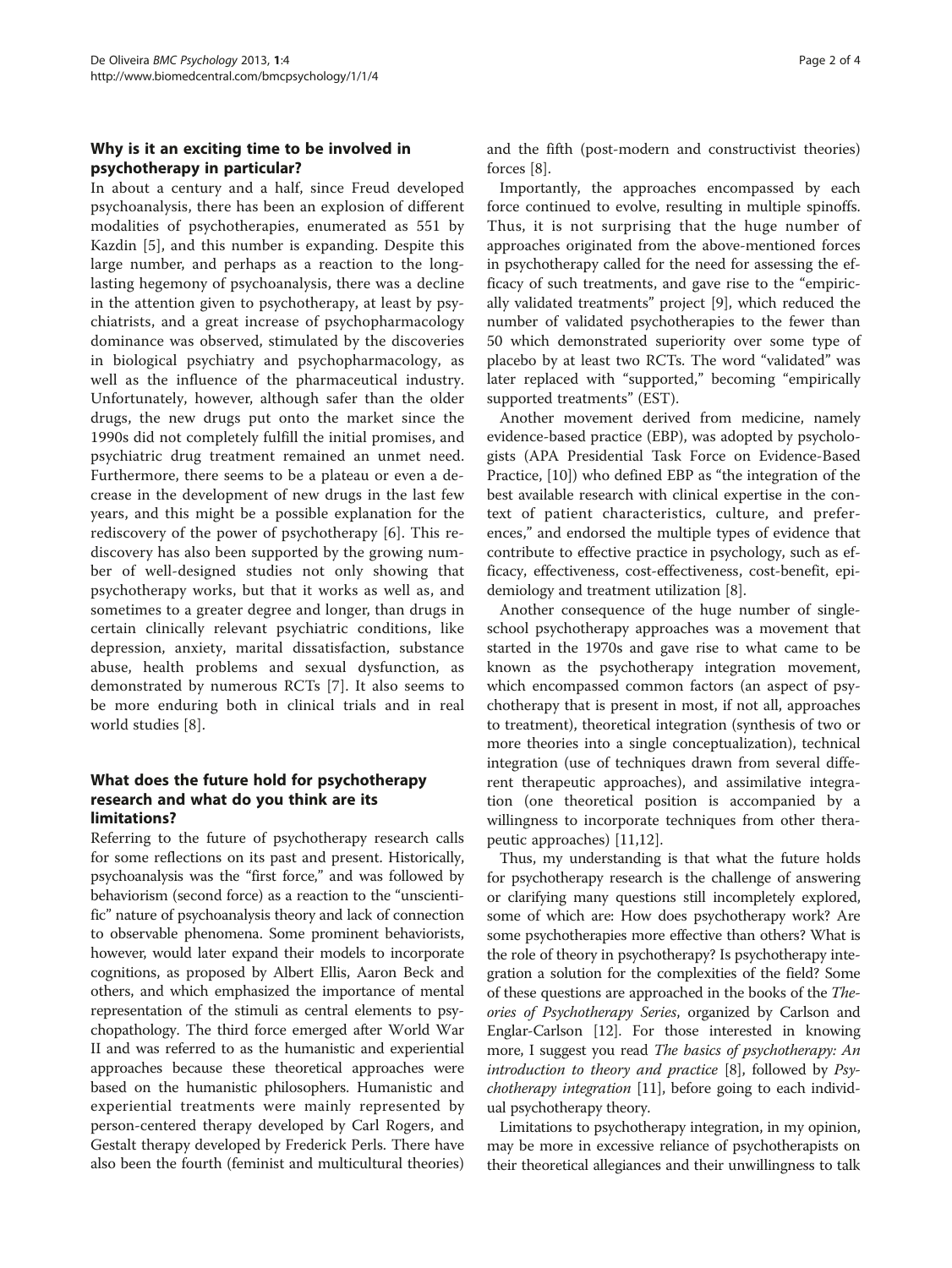to those from other theories than those from inside the field itself.

## What challenges and developments can we expect to see in the next few years in psychotherapy, and how can research contribute to meeting these challenges?

I will approach this topic citing my own research, Trial-Based Therapy (TBT) [\[6](#page-3-0)], as an example of assimilative psychotherapy integration [\[13](#page-3-0)]. In this kind of integration, various techniques from different theoretical origins are incorporated within the context of understanding provided by the home theoretical approach [\[11](#page-3-0)]. TBT relies on CBT as the organizing theory and adds technical interventions drawn from several other approaches. Among them are gestalt, experiential, acceptance and commitment therapy, compassion-focused therapy, metacognitive therapy, mindfulness, and Mitchell's [\[14\]](#page-3-0) two-person relational model. Furthermore, by adding literature, TBT relies on the work of Franz Kafka, The Trial, and some of its techniques incorporate a law metaphor, by which the patient expresses multiple internal characters (e.g., prosecutor, defense attorney, witnesses, jurors, etc.) to challenge his/her core beliefs conceptualized as self-accusations [[15](#page-3-0)]. As TBT is a 3-level, 3-phase, structured step-by-step approach, and its conceptualization involves a cyclic interactional mechanism in which each component in each level influences the other, this approach is flexible enough to allow the therapist to adapt the treatment to the individual's needs and characteristics.

## What topics are currently trending within the field of psychotherapy?

Stahl's [\[16](#page-3-0)] conceptualization of psychotherapies as epigenetic "drugs" is very attractive. It further strengthens the idea that psychotherapy and drugs have a common underlying mechanism of change. According to Stahl, learning and environmental experiences, such as psychotherapy, change brain circuits, as do drugs. Thus, both psychotherapy and psychopharmacology can be clinically effective for treating psychiatric disorders, and their combination can be therapeutically synergistic. Psychotherapy and many other forms of learning might induce epigenetic changes in brain circuits that would enhance the efficiency of information processing in malfunctioning neurons to improve symptoms in psychiatric disorders, just like drugs. Epigenetics might be a trend in psychotherapy research.

Another trend in psychotherapy research is further evaluating the efficacy, as well as consolidating the new generation of psychotherapy approaches, both in the psychodynamic and CBT umbrellas, relative to the more traditional approaches. Examples of new psychodynamic approaches are short-term anxiety-regulating psychotherapy [[17](#page-3-0)], brief relational therapy [\[18\]](#page-3-0) and time-limited dynamic psychotherapy [[19](#page-3-0)], and examples of CBT approaches are acceptance and commitment therapy [[20](#page-3-0)], dialectical behavioral therapy [\[21](#page-3-0)], metacognitive therapy [\[22](#page-3-0)], mindfulness-based cognitive therapy [\[23](#page-3-0)] and compassion-focused therapy [\[24](#page-3-0)].

## Are there any particular papers you would like to see submitted to your section?

Papers addressing psychotherapy integration, psychotherapypsychopharmacology integration, and mechanisms of change in psychotherapy might be interesting ones.

# What advantage do you think BMC Psychology has over other journals?

First and foremost, BMC is a highly regarded editorial group, publishes multiple journals in many different areas, and as such, will make BMC Psychology one of the most important sources of high quality research in a broad range of disciplines in psychology. This and being an open access journal make it a very advantageous source of publication in psychology.

#### Do you think psychotherapy would benefit from an open access journal, such as BMC Psychology?

Open access to knowledge is a trend in science with which I agree and adhere to, as demonstrated by my open access cognitive therapy book recently published [[25\]](#page-3-0). As far as I know, there are few open access psychology journals relative to other fields.

#### As you know BMC Psychology will operate an open peer review process. How important do you think this is to the field?

Peer review is the only way to assure quality and credibility of publications. However, Mahoney [\[26\]](#page-3-0) called attention to confirmatory bias, defined as the tendency to emphasize and believe experiences that support one's views and to ignore or discount those which do not. After interviewing 75 reviewers to referee manuscripts which described identical experimental procedures, but which reported positive, negative, mixed, or no results, it was concluded that reviewers were strongly biased against manuscripts reporting results contrary to their theoretical perspective. BMC Psychology is committed to an open and integrative work, as demonstrated by the distinct orientations of the section and associated editors list.

# What made you interested in joining BMC Psychology?

Although I am a psychiatrist, and have been publishing mainly in psychopharmacology and biological psychiatry, I also have been teaching psychotherapy for at least 10 years. More than 90% of my psychotherapy workshops attendants in Brazil and in Europe are psychologists